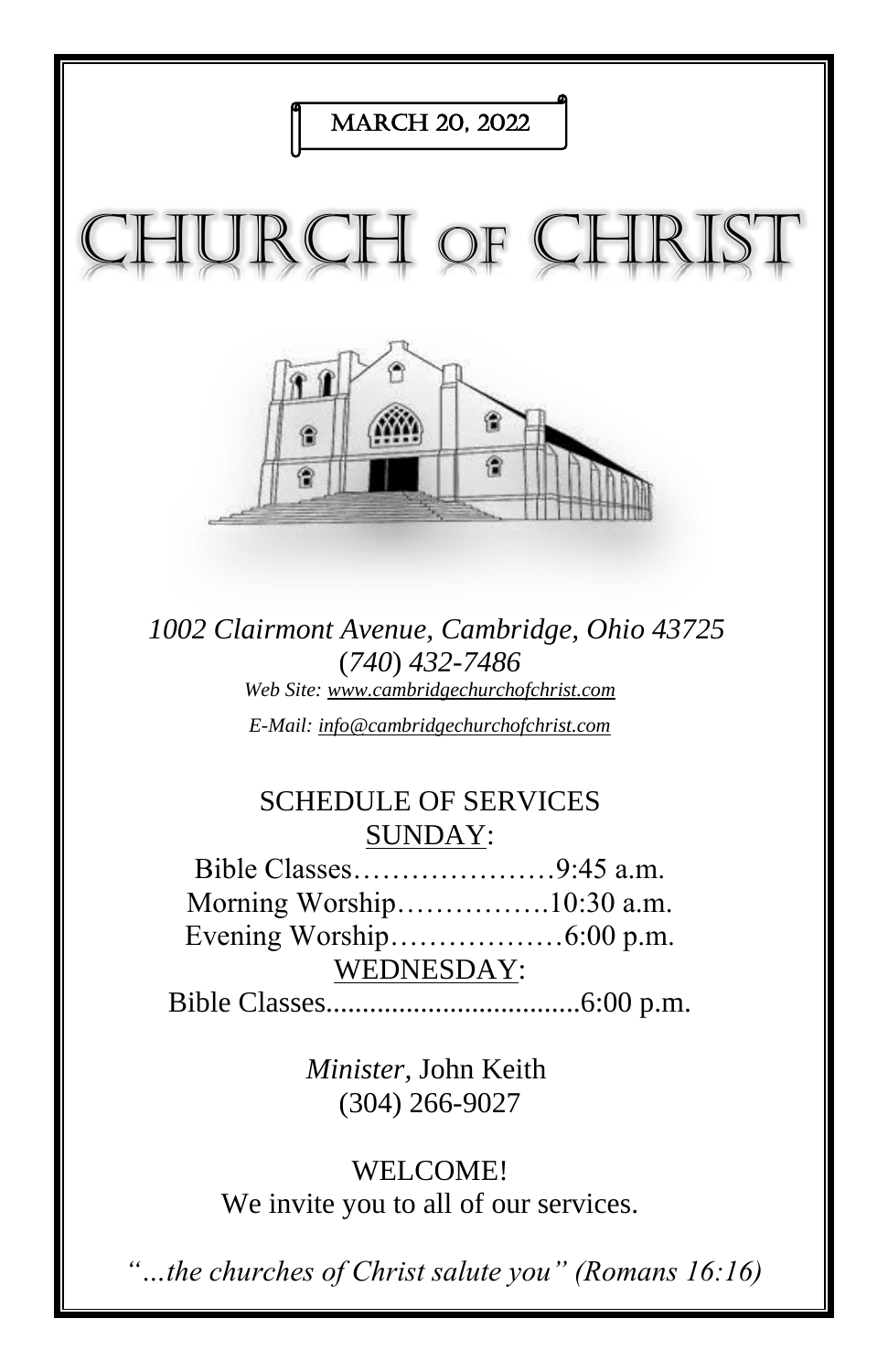#### **DIVINE ROAD SIGNS Isa. 35:8-10**

### **INTRODUCTION**:

- 1. If you were to count the number of road signs you pass when traveling from your home to this building, you might be surprised how many there are.
	- A. We see many of the same kinds of signs, and even though some signs are exact duplicates, they are unique in their application, yet the same message applies.
	- B. People are very similar in that although there are multi-faceted conditions in which people find themselves, *all of them* needs to hear the same, saving message of the Gospel.
- 2. 750 yrs before Christ, Isaiah told of a way which would come to those desiring an eternality in Heaven.
	- A. The signs were given to them in piecemeal fashion through Jehovah's servants, the prophets, and on the 1st Pentecost after the ascension, the Way was opened up and people began traveling the Highway of Holiness.
	- B. In order to be on that holy way people had to obey some things, some signs, if you will; let's look at some of these.

### **DISCUSSION**:

- **I. STOP** (**1 Thes. 5:17-21**).
	- A. And Pray (17).
		- 1. We can get so preoccupied that we forget to do the obvious thingslike pray.
		- 2. Jesus in the garden, prayed w/o ceasing (Mt. 26:42).
	- B. And Give Thanks (18).
	- C. And Study (19-20).
	- D. And Think (21).

### **II. CAUTION!**

- A. Angry Speech (Jas. 1:19-20).
- B. Temptation (Mt. 6:13).
- C. Caution with Doctrine (1 Tim. 4:16).

### **III. WRONG WAY!**

- A. Awareness of Direction (Eph. 5:15). "circumspectly" refers to gaining *exact information* with the *highest level* of accuracy (cf. Acts 18:25-26 "diligently", "more perfectly").
	- 1. (Isa. 48:17).
	- 2. Mt. 7:13-14.
- B. Growing Which Direction?
	- 1. To God? (1 Pet. 3:18). more, or less faithful?
	- 2. Away from God?
		- a. The 10 spies that brought the evil report (Num. 14:43).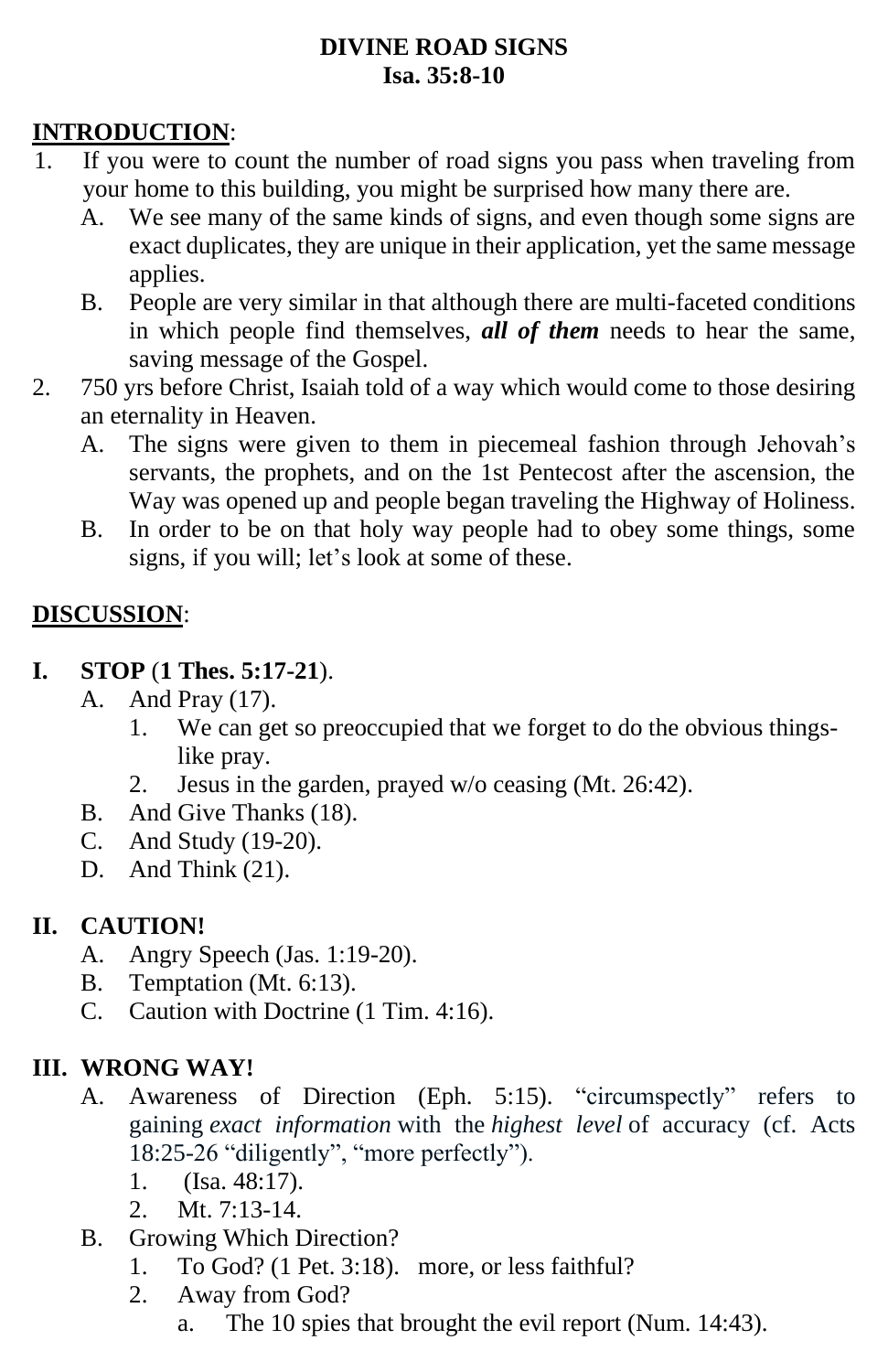- b. Jonah— (Jon. 1:1-3).
- C. Dangers are often hidden (Heb. 2:1).
	- 1. Sometimes not aware until things fall apart—EX: Solomon:
		- a. Surpassed all other kings in wealth (1 Ki. 10:23); drinking vessels of gold (10:21).
		- b. People came from all over to hear his great wisdom (10:24).
		- c. Gathered 1,400 chariots and horsemen; some imported from Egypt (10:26, 28).
	- 2. But! He loved many strange (foreign) women (1 Ki. 11:1); went after other gods (11:4-5; 11:5-6).
- D. What do we do in this case?????
- E. Turn Around! Repent! (Lk. 13:3).
	- 1. Hebrew: "*be sorry, moved to pity, have compassion*, for others". (Exo. 32:14).
	- 2. Greek: "to change one's thinking or purpose". When we learn that some activity or idea is wrong, to repent means to stop the sinful activity or thinking.
		- a. Christ reviled the cities which did not repent at John's preaching (Mt. 11:20).
		- b. (Mt. 27:3 KJV); he changed his mind (ESV); was remorseful (NKJ).

### **IV. YIELD!**

- A. Yield Not to temptation (Rom. 6:13) (repentance certainly (Pro. 1:10; Rom. 12:1; Lk. 22:40).
- B. To God "Let *Him* have His way with thee" (Rom. 6:10, 16; Isa. 64:8).
- C. To each other; not "Me first" (Eph. 5:21; Phlp. 2:4).

# **CONCLUSION**:

- 1. If we want to successfully get from one place to another, there are signs we must observe and obey. But first, we must get on the right way!
- 2. We've talked about the Highway of Holiness and what one must do to stay on it, now let me tell you how get on it:
	- A. Hear the Word (Rom. 10:17).
	- B. Believe in Jesus (John 8:24).
	- C. Repent of your sins (Luke 13:3).
	- D. Confess Christ as Lord (Matt. 10:32).
	- E. Be Baptized (Mark 16:16).
	- F. Remain faithful (Rev. 2:10).